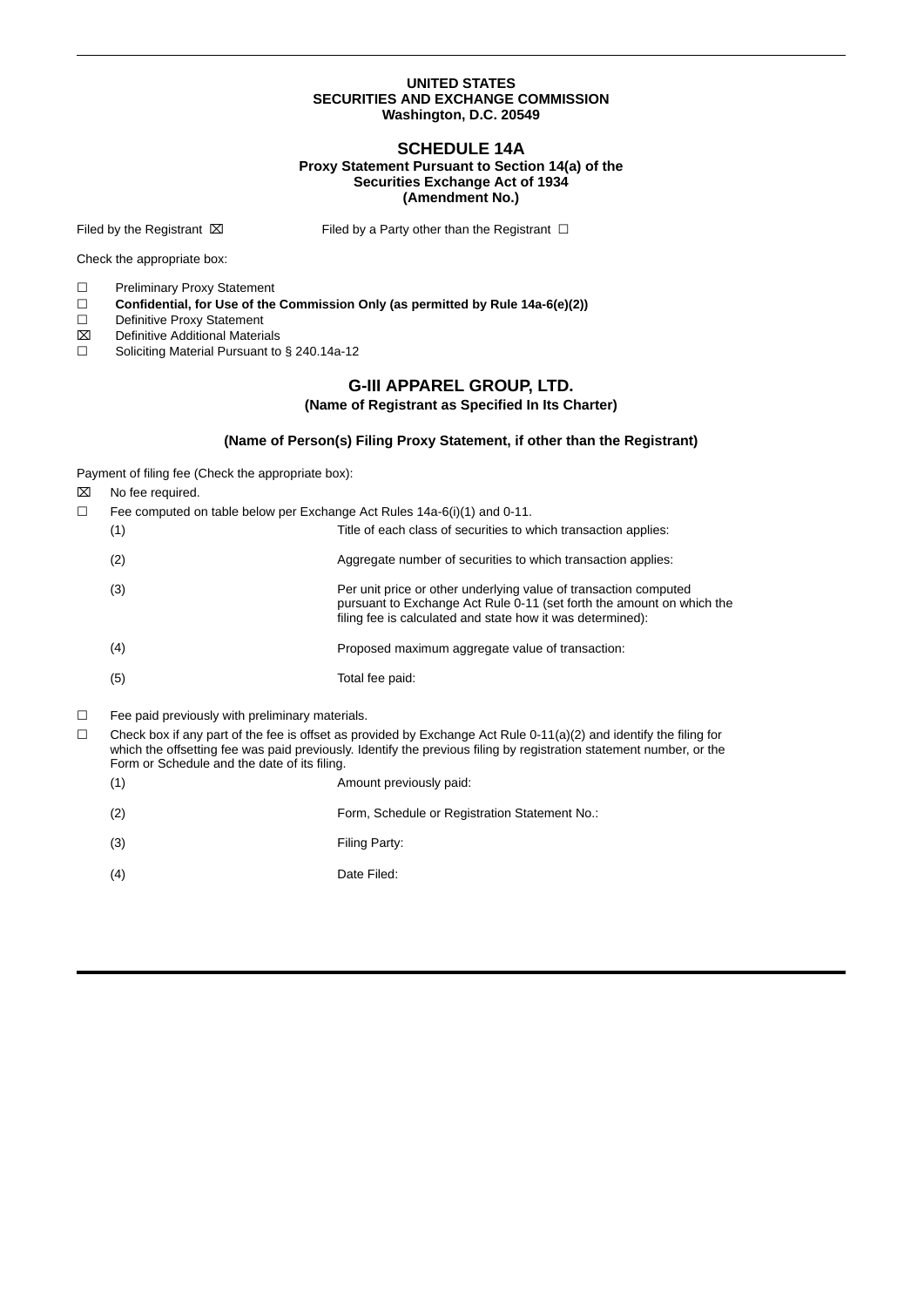

# **Supplement to the Proxy Statement Dated May 7, 2021 for the Annual Meeting of Stockholders to be Held on June 10, 2021**

June 7, 2021

Dear Stockholders:

We are writing today to remind you of our upcoming 2021 Annual Meeting that will be held on Thursday, June 10, 2021 at 10:00 a.m., New York time, in a virtual-only format and to ask you to support the proposals on the ballot, including the election of all twelve director nominees (Proposal No. 1), the say-on-pay proposal (Proposal No. 2) and approval of **amendments to our 2015 Long-Term Incentive Plan (Proposal No. 3)**. Your vote is important.

In May 2021, we filed our Proxy Statement that, among other things, describes our executive compensation program. We are providing this supplemental information to you in response to reports from two proxy advisory firms that have issued voting recommendations inconsistent with those of our Board. We believe that these adverse recommendations on our sayon-pay proposal are based on a skewed view of our executive compensation program. One of these firms has also recommended a withhold vote for two of our independent directors and the other firm has recommended a vote against approval of the amendments to our 2015 Long-Term Incentive Plan.

#### **We strongly disagree with the assessment of our executive compensation program. We urge shareholders to** support our say-on-pay proposal, the election of all of our directors and the approval of the amendments to our **2015 Long-Term Incentive Plan.**

We want to remind investors of the strength, experience and diversity of our Board, and to underscore our belief in the appropriateness of our compensation structure, which is designed to motivate executives to achieve the strategic objectives of G-III and to deliver pay commensurate with their performance. In addition to our already-filed proxy materials, we want to highlight various aspects of our compensation program, the amendments to our 2015 Long-Term Incentive Plan and the vote for our director nominees for shareholders to consider before casting your vote for our upcoming 2021 Annual Meeting on June 10th.

## *Advisory Vote on Executive Compensation*

Institutional Shareholder Services ("ISS") and Glass Lewis have recommended voting "AGAINST" our resolution seeking shareholder approval of the advisory vote on executive compensation (say-on-pay).

Our rationale for stockholder support of our say-on-pay proposal, particularly given the addition of performance conditions to the three year cliff-vesting RSU grant made earlier this year, are summarized here with more complete details provided below.

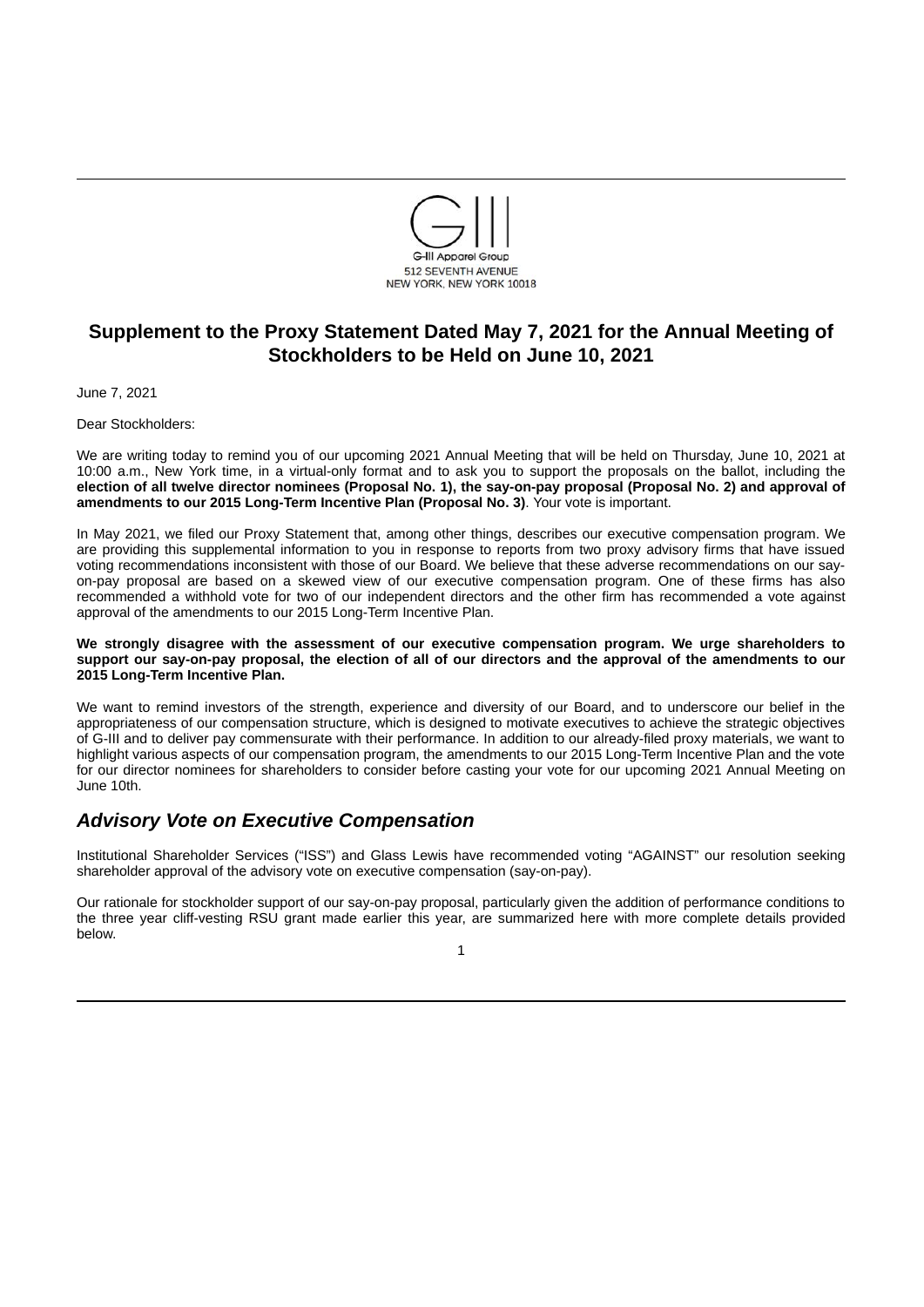| <b>Proxy Advisory Firm</b><br><b>Concerns</b>                                               | <b>Our Rationale</b>                                                                                                                                                                                                                                                                                                                                                                                                                                                                                                                                                                                                                                                                                                                                                                                                                                                                                                                                                                                                                                                                                                                             |
|---------------------------------------------------------------------------------------------|--------------------------------------------------------------------------------------------------------------------------------------------------------------------------------------------------------------------------------------------------------------------------------------------------------------------------------------------------------------------------------------------------------------------------------------------------------------------------------------------------------------------------------------------------------------------------------------------------------------------------------------------------------------------------------------------------------------------------------------------------------------------------------------------------------------------------------------------------------------------------------------------------------------------------------------------------------------------------------------------------------------------------------------------------------------------------------------------------------------------------------------------------|
| $\bullet$ Pay and<br>performance<br>disconnect                                              | • Our CEO and Vice Chairman have been industry leaders for over 40<br>years. Their industry tenure and influence have resulted in significant<br>benefits for G-III from its retail partners, mall landlords, and suppliers.<br>The mutual trust developed through these long-term relationships<br>were critical for G-III as the Company faced its most challenging times<br>since its founding and were essential to enabling G-III to weather the<br>COVID-19 pandemic and emerge as a stronger company.<br>• Our CEO's compensation declined by 43% in a year when our results of<br>operations were adversely affected by the COVID-19 pandemic. There was<br>no pay and performance disconnect in the year ended 1/31/2021.<br>• In March 2020, when the devastating nature of the pandemic became<br>apparent, investors questioned the viability our Company and the viability of<br>our major retail customers. Despite experiencing a short-term cash crunch<br>due to the government mandated shut-downs, G-III Apparel was not only<br>able to survive the pandemic but is now thriving due to the actions of senior<br>leadership. |
| • Poor justification of<br>discretionary<br>bonuses paid during<br>the COVID-19<br>pandemic | . When determining short-term incentive awards for our CEO and Vice<br>Chairman, the Compensation Committee considered that \$2.2 million was<br>payable to our CEO and \$1.4 million was payable to our Vice Chairman<br>under the contractual formula based on actual financial results.<br>• The Committee also considered that \$8.7 million and \$5.7 million were<br>payable to Messrs. Goldfarb and Aaron, respectively, when the charges<br>related to the restructuring of our retail operations segment and to the<br>refinancing of our balance sheet were excluded.<br>• Mr. Goldfarb believed that the short-term incentive award for the year<br>ended 1/31/21 should be determined by excluding the one-time<br>charges taken to improve the Company's long-term outlook.<br>• The Compensation Committee considered the views of Mr. Goldfarb<br>but decided to grant lower short-term incentive awards of \$5.0 million<br>to Mr. Goldfarb and \$3.35 million to Mr. Aaron, below the midpoint of<br>the range in each case.                                                                                                    |
| • Poor overall<br>compensation<br>program design                                            | • The short-term incentives paid to our CEO and Vice Chairman are<br>contractual commitments that have historically risen and fallen in line with<br>our operating results.<br>. We granted RSUs with 3-year cliff-vesting because retention and stability of<br>senior management were critical, and we were not able to set meaningful<br>long-term financial targets in April 2020 due to the uncertainty created by<br>the pandemic.<br>. Importantly, the Compensation Committee has determined that the<br>time-based cliff-vesting RSUs granted in March 2021 to our senior<br>management team will be restructured to be 50% performance-based<br>since our business has stabilized and we are now able to set<br>meaningful financial targets. Our senior management has agreed to<br>voluntarily accept this revision to the terms of these RSUs previously<br>granted to them.                                                                                                                                                                                                                                                        |

## **Pay and Performance Disconnect**

Despite our CEO's compensation declining by 43% in the year ending 1/31/2021 compared to the prior year, Glass Lewis graded us "F" for pay-for-performance. We vigorously dispute this conclusion.

Our senior management team, led by Morris Goldfarb, our CEO, successfully carried our business through the worst of the pandemic and we have emerged as a stronger company. Our stock price is now over \$31 per share. In March 2020, it reached an intra-day low of \$2.96, which is about 90% below current levels. This gives an indication of the market's perception of the crisis COVID-19 created for our business operations and the response of investors to the actions taken by our management during the past year to guide our Company effectively throughout the pandemic.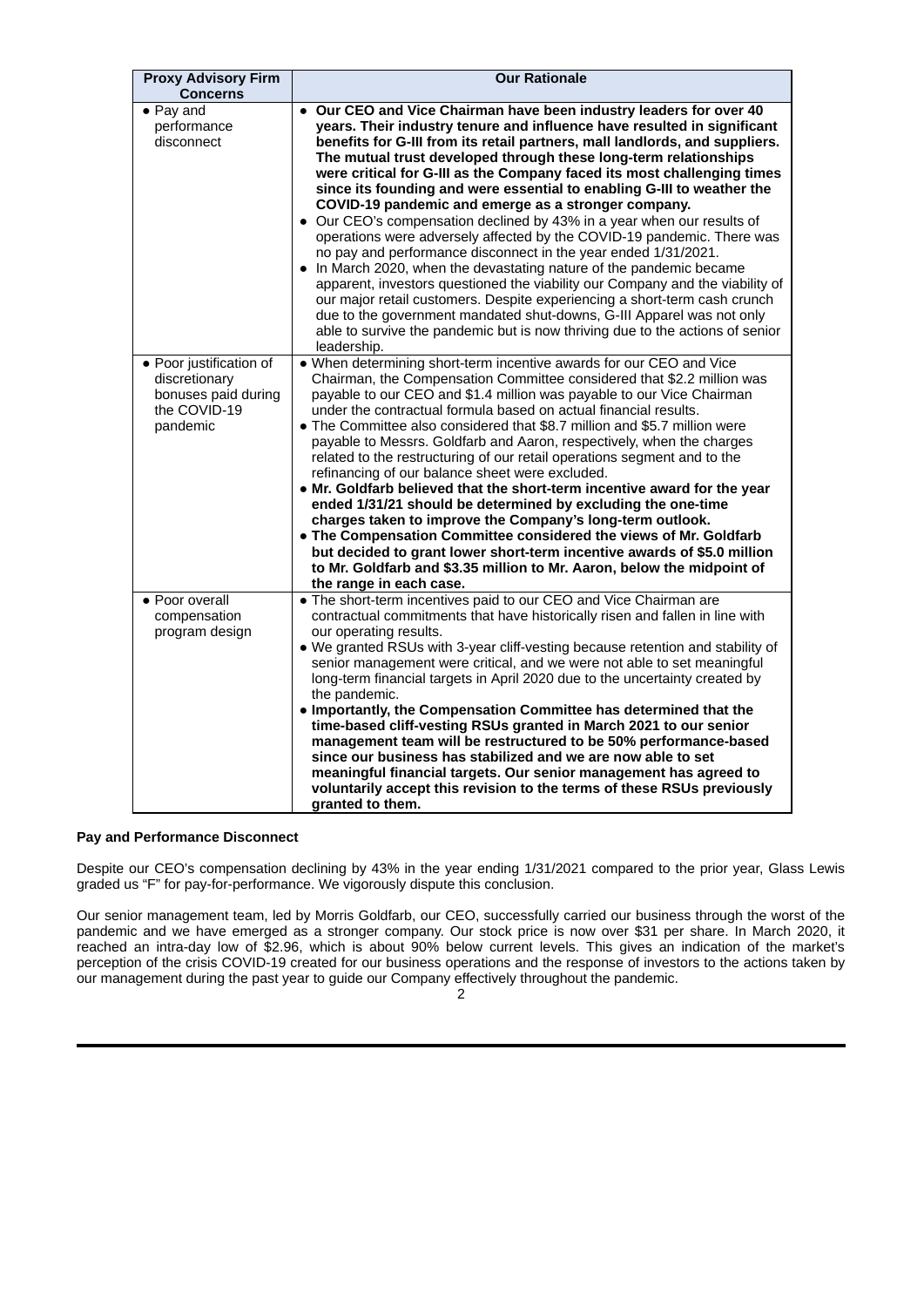We disclosed information on how Mr. Goldfarb and the senior management team performed during the crisis in our Proxy Statement but provide a recap and further discussion below so that our shareholders can make an informed **evaluation of pay and performance.**

| <b>Issues Faced</b>                   | <b>Actions Taken</b>                 |                                   |
|---------------------------------------|--------------------------------------|-----------------------------------|
| Store closures - most of our retail   | Leveraged deep relations built by    | <b>Outcomes for G-III Apparel</b> |
|                                       |                                      | We successfully weathered this    |
| partners' and our own stores were     | Mr. Goldfarb over 40 years of        | unprecedented disruption to our   |
| closed for over 90 days, which        | experience with global suppliers to  | business, preserved liquidity and |
| contributed to a year-over-year net   | actively reduce inventory in the     | emerged stronger as the worst of  |
| sales decline of approximately        | pipeline. Suppliers agreed to        | the crisis passed.                |
| \$1.0 billion, approximately one-     | cancel orders we had placed and      |                                   |
| third of our total sales for the year | even hold finished and component     |                                   |
| ended 1/31/20.                        | inventory for us, greatly reducing   |                                   |
|                                       | our cash requirements for such       |                                   |
| Retailers cancelled orders for        | inventory and the receipt of         |                                   |
| product which was either made or      | potentially excess inventory levels  |                                   |
| in the process of being made.         | in light of store shut-downs.        |                                   |
|                                       |                                      |                                   |
| Payments were due to our              | These deep supply chain              |                                   |
| suppliers for inventory shipped       | relationships also allowed us to     |                                   |
| which had to be liquidated in other   | negotiate delayed payments to        |                                   |
| channels to avoid packing and         | suppliers, further preserving        |                                   |
| storing it.                           | liquidity.                           |                                   |
|                                       |                                      |                                   |
| Retailers stopped paying us for       | Mr. Goldfarb and Mr. Aaron's         |                                   |
| product that they had received,       | status as valued vendor partner to   |                                   |
| creating a severe cash crunch.        | most major retailers enabled us to   |                                   |
|                                       | get preferred payment status and     |                                   |
|                                       | get paid, partially relieving the    |                                   |
|                                       | cash crunch.                         |                                   |
| Backlog of shipping containers        | Mr. Goldfarb was able to utilize his |                                   |
| and shortage of warehousing           | influence in the industry to secure  |                                   |
| space for inventory being received    | additional shipping space and        |                                   |
| that could not be sold immediately.   | implement creative storage           |                                   |
|                                       | solutions to secure, warehouse       |                                   |
|                                       | and process the inventory.           |                                   |
|                                       |                                      |                                   |
| Determining what product to           | Under Mr. Goldfarb and Mr.           |                                   |
| develop when consumer demand          | Aaron's leadership, we effectively   |                                   |
| returned.                             | shifted resources to develop         |                                   |
|                                       | product to capture consumers'        |                                   |
|                                       | rapidly changing demand for          |                                   |
|                                       | casual and comfortable apparel       |                                   |
|                                       | and accessories.                     |                                   |
|                                       |                                      |                                   |
| Ongoing expenses that required        | Temporary implementation of          |                                   |
| significant cash outflows.            | significant payroll cuts and         |                                   |
|                                       | furloughs during this period,        |                                   |
|                                       | including 100% salary cuts for Mr.   |                                   |
|                                       | Goldfarb and Mr. Aaron and 10%       |                                   |
|                                       | to 40% cuts for others.              |                                   |
|                                       | Effective expense management to      |                                   |
|                                       | minimize cash outflows.              |                                   |
|                                       |                                      |                                   |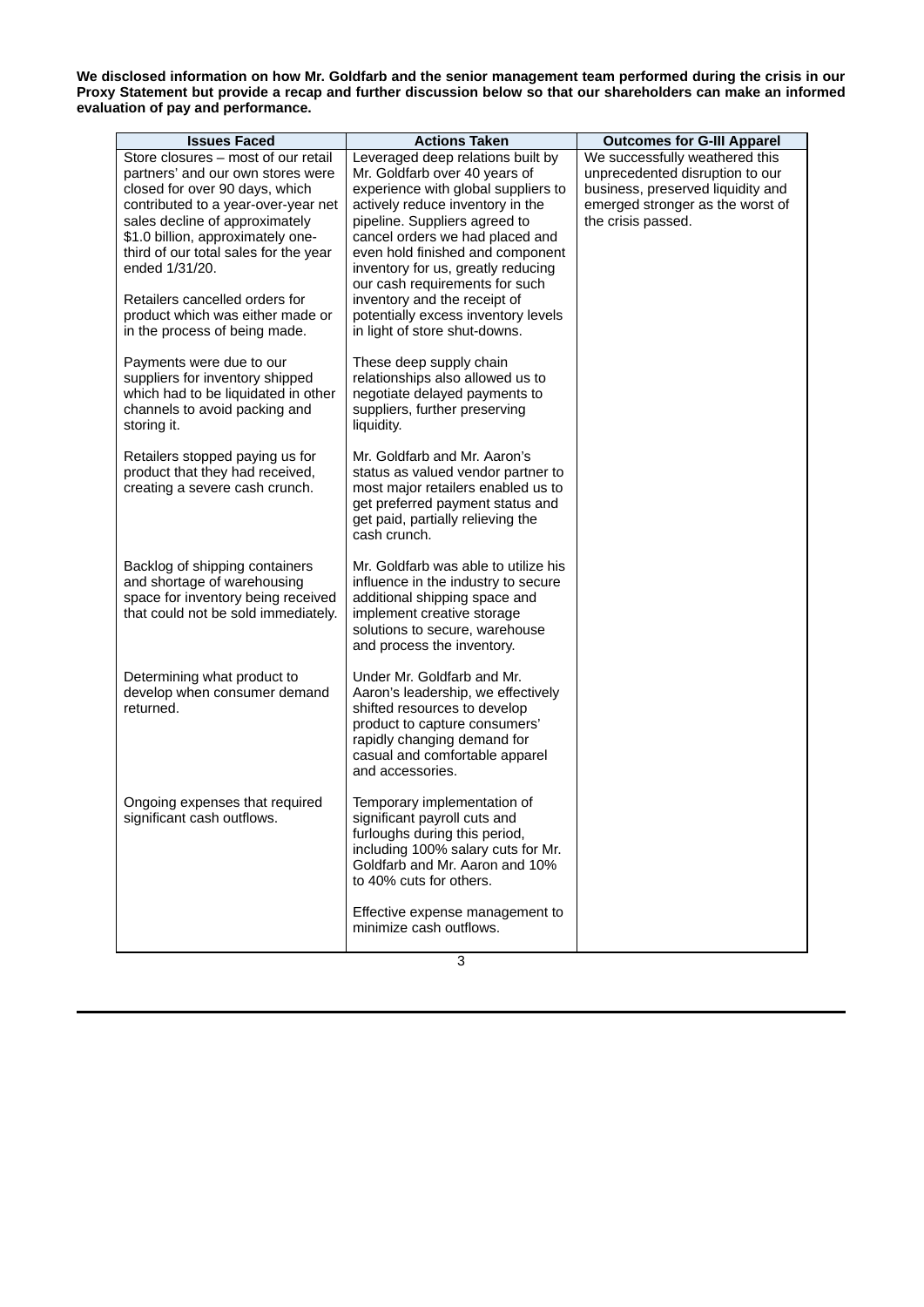| \$97 million loss pertaining to the<br>exit of the Wilsons Leather and<br>G.H. Bass store operations.                                                                                                                                                                                                                                    | Negotiated reduced lease exit<br>costs with extended payment<br>terms to preserve liquidity in the<br>midst of a pandemic.<br>Gained flexibility to complete a<br>liquidation though the stores<br>despite the uncertainty of<br>additional mandated shutdowns<br>and challenged store traffic.                                                                                   | Aided by Mr. Goldfarb's personal<br>relationship with major mall<br>operators, we successfully closed<br>and liquidated the Company's 110<br>Wilsons Leather and 89 G.H. Bass<br>stores at the worst possible time to<br>conduct a liquidation.<br>Expect to greatly reduce losses in<br>our retail segment and enhance<br>shareholder value. |
|------------------------------------------------------------------------------------------------------------------------------------------------------------------------------------------------------------------------------------------------------------------------------------------------------------------------------------------|-----------------------------------------------------------------------------------------------------------------------------------------------------------------------------------------------------------------------------------------------------------------------------------------------------------------------------------------------------------------------------------|-----------------------------------------------------------------------------------------------------------------------------------------------------------------------------------------------------------------------------------------------------------------------------------------------------------------------------------------------|
| Renewal of major Brand license.                                                                                                                                                                                                                                                                                                          | Mr. Goldfarb's value as a key<br>licensee partner and personal<br>relationship developed over his<br>career again proved invaluable in<br>securing the renewal of an<br>important multi-year license.                                                                                                                                                                             | Preserved access to a major<br>fashion brand with revenue of<br>approximately \$500 million in the<br>year ended 1/31/2020.                                                                                                                                                                                                                   |
| Launched Jean lines for three<br>global power brands.                                                                                                                                                                                                                                                                                    | Successfully launched denim lines<br>for three of our global power<br>brands: Calvin Klein, Tommy<br>Hilfiger and DKNY during the<br>pandemic and capitalized on the<br>growing trend for casual and<br>comfortable attire.                                                                                                                                                       | Positioned the Company for future<br>growth based on the consumer's<br>accelerating interest in casual<br>fashion and the resurgence of<br>denim.                                                                                                                                                                                             |
| Lost sales of approximately \$1<br>billion triggered contractual<br>minimum royalty liabilities, would<br>have significantly increased<br>effective royalty rates, expenses<br>and thus cash outflows, stressing<br>liquidity.                                                                                                           | Mr. Goldfarb and Mr. Aaron are<br>long-term successful key licensee<br>partners for significant global<br>brands like Calvin Klein, Tommy<br>Hilfiger, Guess and Cole Haan, to<br>name a few, which enabled them<br>to favorably impact negotiations<br>for contractual relief and flexibility<br>on minimum royalty obligations.                                                 | Successfully obtained significant<br>reductions in royalty commitments<br>reducing expense to the<br>Company, bolstering liquidity, and<br>preserving shareholder value.                                                                                                                                                                      |
| Impending maturity of the \$650<br>million revolving credit facility in<br>December 2021 and \$300 million<br>term loan agreement in December<br>2022. The inability to renew these<br>financing sources would have<br>been detrimental to the<br>Company's ability to access<br>capital and liquidity and thus<br>risked its viability. | The exemplary execution by Mr.<br>Goldfarb and Mr. Aaron of the<br>actions described above, during<br>this unprecedented time, stabilized<br>the Company's financial position.<br>This enabled the Company to tap<br>into the capital markets to<br>successfully refinance its balance<br>sheet and extend debt maturities<br>to 2025, thus solidifying our capital<br>structure. | Extended the \$650 million<br>revolving credit facility from 2021<br>to 2025 and replaced the \$300<br>million term loan with \$400 million<br>of senior secured notes due in<br>2025, thereby securing continued<br>access to capital.<br>Both Standard and Poor's and<br>Moody's restored our<br>recoverability rating back to pre-         |
| Rating Agencies, Standard and<br>Poor's and Moody's, downgraded<br>our recoverability rating based on<br>the pandemic.                                                                                                                                                                                                                   |                                                                                                                                                                                                                                                                                                                                                                                   | pandemic level.<br>Emerged from the worst of the<br>pandemic in a strong financial<br>position with 1/31/21 fiscal year-<br>end cash and availability of<br>approximately \$800 million and<br>the ability to fund future growth<br>and pursue acquisition<br>opportunities.                                                                  |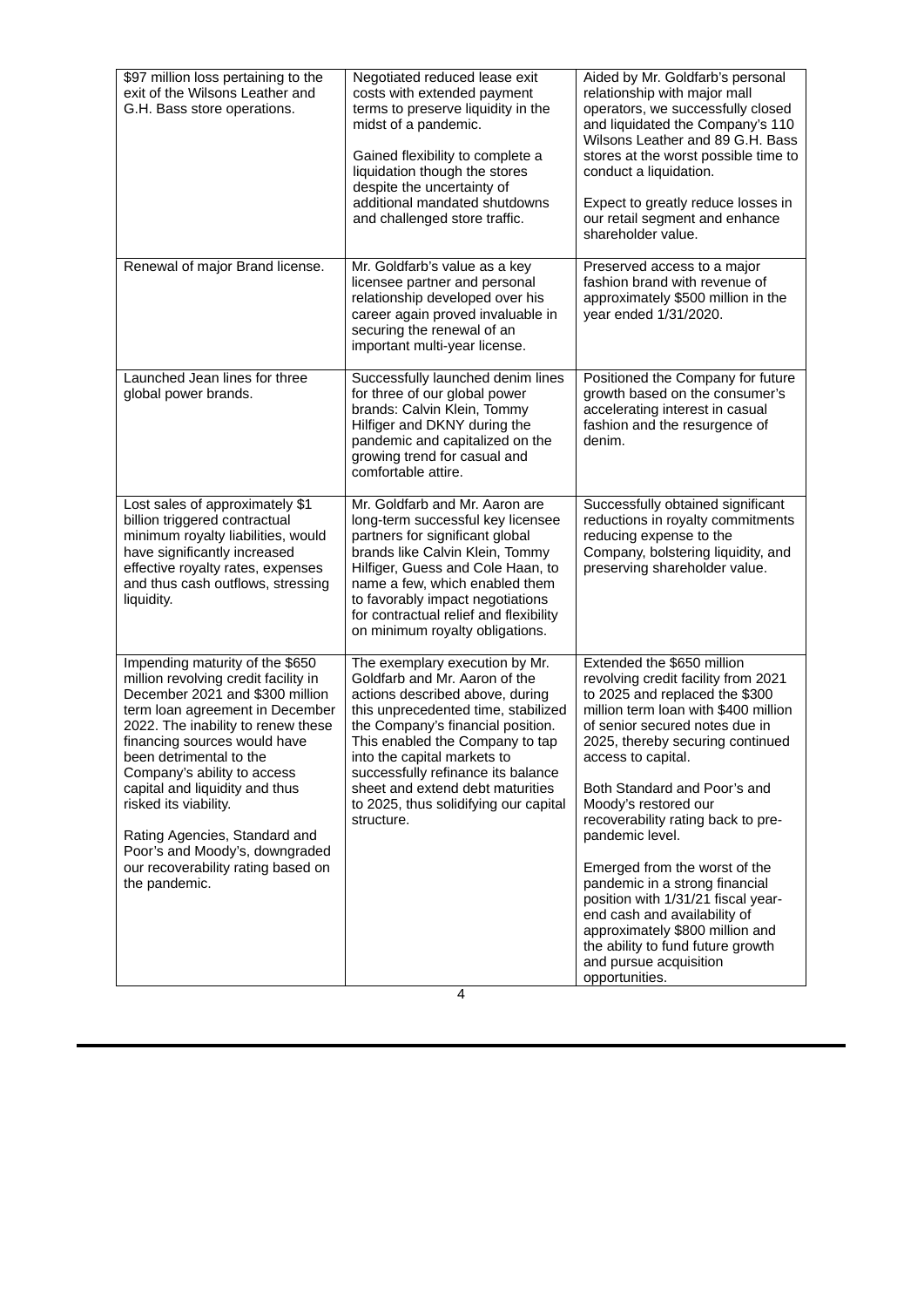| Stress on our ability to support our | The Company considered it critical   | Although this year was              |
|--------------------------------------|--------------------------------------|-------------------------------------|
|                                      |                                      |                                     |
| non-profit partners.                 | to continue to support our not-for-  | extraordinarily challenging for our |
|                                      | profit partners who make a           | business and people, our support    |
|                                      | difference in our communities. We    | for our not-for-profit partners     |
|                                      | supported the (i) Ronald             | continued uninterrupted.            |
|                                      | McDonald House of New York.          |                                     |
|                                      | which supports families with sick    |                                     |
|                                      | children in their time of need, (ii) |                                     |
|                                      | UNCF, which provides                 |                                     |
|                                      | scholarships for Black students      |                                     |
|                                      | and general scholarship funds for    |                                     |
|                                      | historically Black colleges and      |                                     |
|                                      | universities, to name a few.         |                                     |
|                                      | Further, we worked to mentor         |                                     |
|                                      | Fashion Institute of Technology      |                                     |
|                                      | students on business issues and      |                                     |
|                                      | were instrumental in establishing    |                                     |
|                                      | the Fashion Institute of Technology  |                                     |
|                                      | School of Social Justice.            |                                     |

In addition, we question the accuracy of the ISS and Glass Lewis analyses. We found several factual errors which lead us to question the quality and accuracy of their reporting. For example, compensation amounts and our financial metrics are reported in both US\$ and CA\$ in various sections of the Glass Lewis Proxy Paper, likely creating confusion among our investors. Glass Lewis' calculation of our ROA for fiscal 2021 is incorrect. Glass Lewis also incorrectly stated that the RSUs granted in April 2020 vest over three years, when the RSUs cliff-vest at the end of three years. ISS reported that the 2015 Long-Term Incentive Plan does not provide for 1-year minimum vesting. We submitted a correction to this misreading of our Plan to ISS, which was ignored. As a result, we have concerns about quality standards and accuracy at the major proxy advisory firms.

### **Poor Justification of Discretionary Bonuses paid during the COVID-19 Pandemic**

Short-term incentive arrangements for our CEO and Vice Chairman are codified in their employment agreements. We have a contractual obligation to pay our CEO a short-term incentive equal to 6% of pre-tax income (as defined in the agreement) in excess of \$2 million and to pay our Vice Chairman 4% of pre-tax income (also as defined) in excess of \$2 million. At the request of the Compensation Committee, both executives previously agreed to voluntary amendments to their agreements that benefitted shareholders by providing for a penalty/accelerator and a decrease in the cap on the total payment tied to achieving the publicly reported guidance on our financial results. These changes also resulted in a significantly higher threshold level of pre-tax income below which awards would not be paid. These voluntary modifications resulted in reduced awards to each of Mr. Goldfarb and Mr. Aaron in fiscal 2017, 2018 and 2020.

In fiscal 2021, we were unable to provide guidance due to the severe disruptions our business experienced due to the pandemic. In evaluating performance and determining short-term incentive awards for our CEO and Vice Chairman for the year ending 1/31/2021, the Compensation Committee considered that \$2.2 million was payable to our CEO and \$1.4 million was payable to our Vice Chairman under the contractual formula based on actual financial results.

The Committee also considered that \$8.7 million and \$5.7 million were payable to Messrs. Goldfarb and Aaron, respectively, when approximately \$103 million of charges related to the restructuring of our retail segment by closing our Wilson's, Bass and Calvin Klein Performance stores and refinancing our long-term debt, were excluded. The restructuring of the retail segment is expected to greatly reduce our retail losses and position this segment to ultimately become profitable. The refinancing added approximately \$90 million of cash to our balance sheet and extended the maturity of our debt to 2025, while remaining almost leverage neutral. Both actions were necessary to preserve the long-term health of the Company and senior leadership led these initiatives despite the negative impact on their short-term incentive awards.

The short-term incentive awards considered by the Committee, as well as the actual amounts paid, are summarized in the table below. **Mr. Goldfarb believed that the short-term incentive award for the year ended 1/31/21 should be determined by excluding the one-time charges taken to improve the Company's long-term outlook. The Compensation Committee considered the views of Mr. Goldfarb but decided to grant short-term incentive awards of** \$5.0 million to Mr. Goldfarb and \$3.35 million to Mr. Aaron, below the midpoint of the range in each case.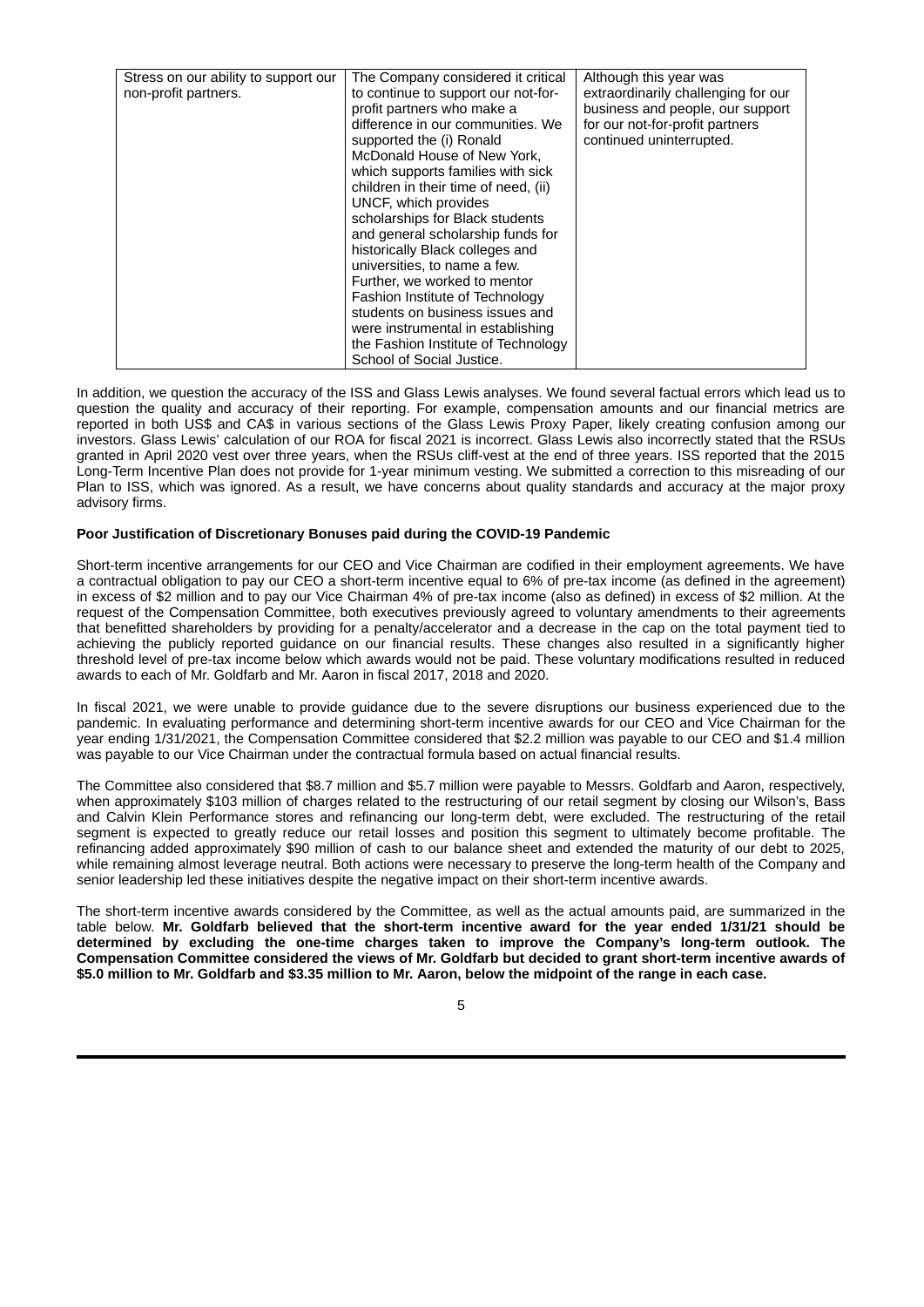The Committee is confident that its decision-making appropriately balanced pay and performance during an unprecedented period of stress on our operations created by COVID-19. The Committee also believes that, based on its actions, the Company's management is focused on long-term benefits to G-III and has never been excessively focused on short-term performance, contrary to the concern raised by Glass Lewis.

|                        | <b>Short-Term Incentive Awards</b>       |                                                                                                                  |                      |  |  |  |
|------------------------|------------------------------------------|------------------------------------------------------------------------------------------------------------------|----------------------|--|--|--|
| <b>Executive</b>       | <b>Based on Actual</b><br><b>Results</b> | <b>Based on Results Excluding</b><br><b>Charges related to Retail</b><br><b>Restructuring and</b><br>Refinancing | <b>Actually Paid</b> |  |  |  |
| <b>Morris Goldfarb</b> | \$2.152.596                              | \$8,727,064                                                                                                      | \$5,000,000          |  |  |  |
| Sammy Aaron            | \$1,405,167                              | \$5,696,833                                                                                                      | \$3,335,000          |  |  |  |

#### **Poor Compensation Program Design**

As we stated in our Proxy Statement and discussed at length with our shareholders during our outreach to them, the shortterm incentive arrangements with Mr. Goldfarb and Mr. Aaron are contractual obligations. Our Board is confident that renewing these contracts was the right thing for the Company and our shareholders, particularly during the COVID-19 pandemic. **If we had not renewed their employment contracts, confidence in the strength and continuity of our senior leadership during a crisis would have been jeopardized.**

The Compensation Committee used its discretion to determine short-term incentive payments for the year ending 1/31/2021 as described above. The Committee awarded time-based RSUs with 3-year cliff-vesting in April 2020 because it was not feasible to develop meaningful financial targets during the height of the uncertainty caused by the pandemic. Retention and stability of the management team was of paramount importance. Furthermore, Mr. Goldfarb is one of our largest shareholders and is heavily invested in the long-term success of G-III Apparel Group, regardless of his compensation package.

As the COVID-19 pandemic continued, the Compensation Committee also awarded time-based RSUs with 3-year cliffvesting in March 2021 since the Company was still not providing guidance. G-III resumed providing guidance for the full fiscal year in connection with the release in early June 2021 of its results for the first quarter of the current fiscal year. **The Committee has determined that, as G-III is now providing guidance, the time-based RSUs previously granted in** March 2021 will be restructured so that 50% of the RSUs granted will vest only to the extent that 3-year cumulative **Adjusted EBIT targets, weighted 75%, and 3-year average ROIC targets, weighted 25%, are achieved. Performance** will be measured over the 3-year period beginning on February 1, 2021 and ending on January 31, 2024. This plan design is similar to the approach we used for grants made in fiscal 2020, which shareholders supported. Our senior management has agreed to voluntarily accept this revision to the terms of these RSUs previously granted to them.

## *Amendments to our 2015 Long-Term Incentive Plan*

We are pleased that Glass Lewis supports Proposal 3 which originally included an increase of 1,200,000 shares authorized for grant under the Plan, as well as an increase in the number of shares that may be issued to any Plan participant in any fiscal year from 400,000 to 800,000. However, ISS recommended "AGAINST" approval of Proposal 3.

Proposal 3 to approve the amendments to the Plan received an unfavorable recommendation from ISS because:

- 1) ISS views the Plan's cost as excessive;
- 2) The Compensation Committee granted time-based RSUs with 3-year cliff-vesting to our named executive officers (NEOs) in 2020 and 2021 to help ensure retention and stability of our management at a time when the COVID-19 pandemic placed enormous stress on our business and made it impossible to establish meaningful long-term financial targets:
- 3) ISS incorrectly concluded that the Plan does not contain a minimum vesting requirement of at least one year; and
- 4) ISS believes that the Plan allows for broad discretion to accelerate vesting.

After receiving this input and reviewing comments from investors obtained during outreach, our Compensation Committee has made two important changes to our executive compensation program:

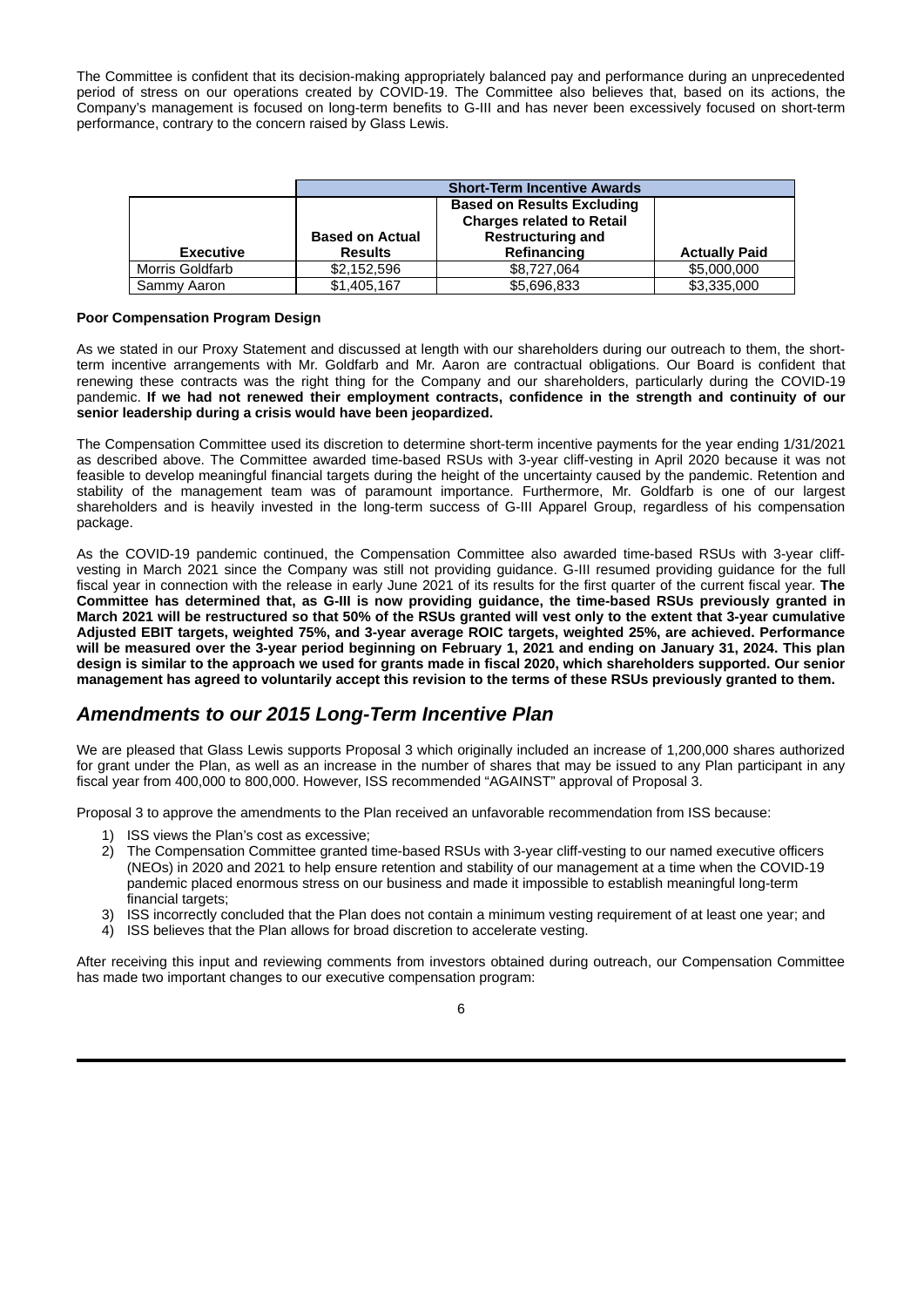- **The Compensation Committee has decided to reduce the request for approval of additional shares for our 2015 Long-Term Incentive Plan by one-third—from 1.2 million shares to 800,000 shares—to reduce the costs of the Plan.**
- **The Compensation Committee has determined that the time-based RSUs granted in March 2021 to our senior management team will be restructured to be 50% performance-based since our business has further stabilized and we are now able to set meaningful financial targets. Our senior management has agreed to voluntarily accept this revision to the terms of these RSUs previously granted to them.**

As a result of the decision to reduce the share request to 800,000 shares, our overhang declines from the 10.1% reported in our Proxy Statement to 9.3%. The 3-year average burn rate of 1.6% reported in our Proxy Statement is unchanged.

We also measured the Shareholder Value Transfer ("SVT") based on the lower 800,000 share request and compared our Plan to plans sponsored by our 12-company peer group of apparel and accessories wholesalers and retailers. SVT is ISS's standard for assessing equity plan costs. While our Plan slightly exceeds one of two ISS benchmarks, our Plan costs measured in absolute dollars are very low compared to our direct competitors, as detailed below.

| <b>Shareholder Value</b><br><b>Transfer (SVT)</b> | <b>ISS SVT</b><br><b>Benchmark</b><br>(% of Market<br>Cap) | <b>G-III Plan SVT</b><br>(% of Market)<br>Cap) | <b>Peer Group</b><br><b>Median</b><br>(% of Market<br>Cap) | <b>G-III Plan</b><br><b>SVT</b><br>(\$ Millions) | Peer<br><b>Group</b><br><b>Median</b><br>(\$ Millions) |
|---------------------------------------------------|------------------------------------------------------------|------------------------------------------------|------------------------------------------------------------|--------------------------------------------------|--------------------------------------------------------|
| New + Available                                   |                                                            |                                                |                                                            |                                                  |                                                        |
| <b>Shares</b>                                     | 5.7%                                                       | $5.4\%$                                        | $6.2\%$                                                    | \$46                                             | \$308                                                  |
| New $+$ Available $+$                             |                                                            |                                                |                                                            |                                                  |                                                        |
| <b>Outstanding Grants</b>                         | 8.6%                                                       | $9.3\%$                                        | 8.6%                                                       | \$79                                             | \$425                                                  |

We believe that the changes described above directly address the key elements of the negative recommendation by **ISS.** We also note that, contrary to the statement by ISS, the Plan provides for a minimum vesting period of at least one year for all types of awards. G-III has not granted any equity award with vesting of less than one year.

As stated in our Proxy Statement, approval of the proposed amendments to our Plan will allow us to continue to grant equity incentives which are an indispensable part of our compensation program. If the amendments are not approved, the Board believes we could face serious challenges to attract and retain management, non-employee directors and other key personnel which would adversely affect our business.

# *Vote to Elect Twelve Directors*

Glass Lewis recommended that stockholders "WITHHOLD" their vote for two of our outside directors, Robert L. Johnson and Richard White. In contrast, ISS supported the election of all twelve of our directors.

## **Robert L. Johnson**

Mr. Johnson was appointed to our Board of Directors in September 2020. Although Glass Lewis characterizes Mr. Johnson as "serving on too many boards," the number of board seats he occupies has not changed and will decline. Furthermore, ISS recommended support for Mr. Johnson and has no concerns about overboarding.

Mr. Johnson is a committed director who brings a breadth and depth of business experience to our Board, has already provided valuable insight as a member of our Nominating and Corporate Governance Committee and increases the diversity of our Board. Our Nominating and Governance Committee considered the nature of Mr. Johnson's business commitments and is more than satisfied that he will commit the appropriate level of time and attention to our Board. He stepped down from another public company board after agreeing to serve on our Board of Directors. We also considered during our selection process that he will be required to step down from a second board due to an age requirement for that board. Mr. Johnson has attended every meeting of the Board and of the Nominating and Corporate Governance Committee since he was elected to the Board and to that Committee, he is always prepared and he has already provided excellent counsel to our Board and management.

Mr. Johnson's success as a business leader and entrepreneur, as well as his experience in critical areas such as real estate, finance, brand development and multicultural marketing, are of great value to us. Mr. Johnson was founder, chairman and chief executive officer of Black Entertainment Television (BET), the nation's first Black-owned cable television network. In addition, he brings experience from serving on the board of directors of numerous public companies, including service on

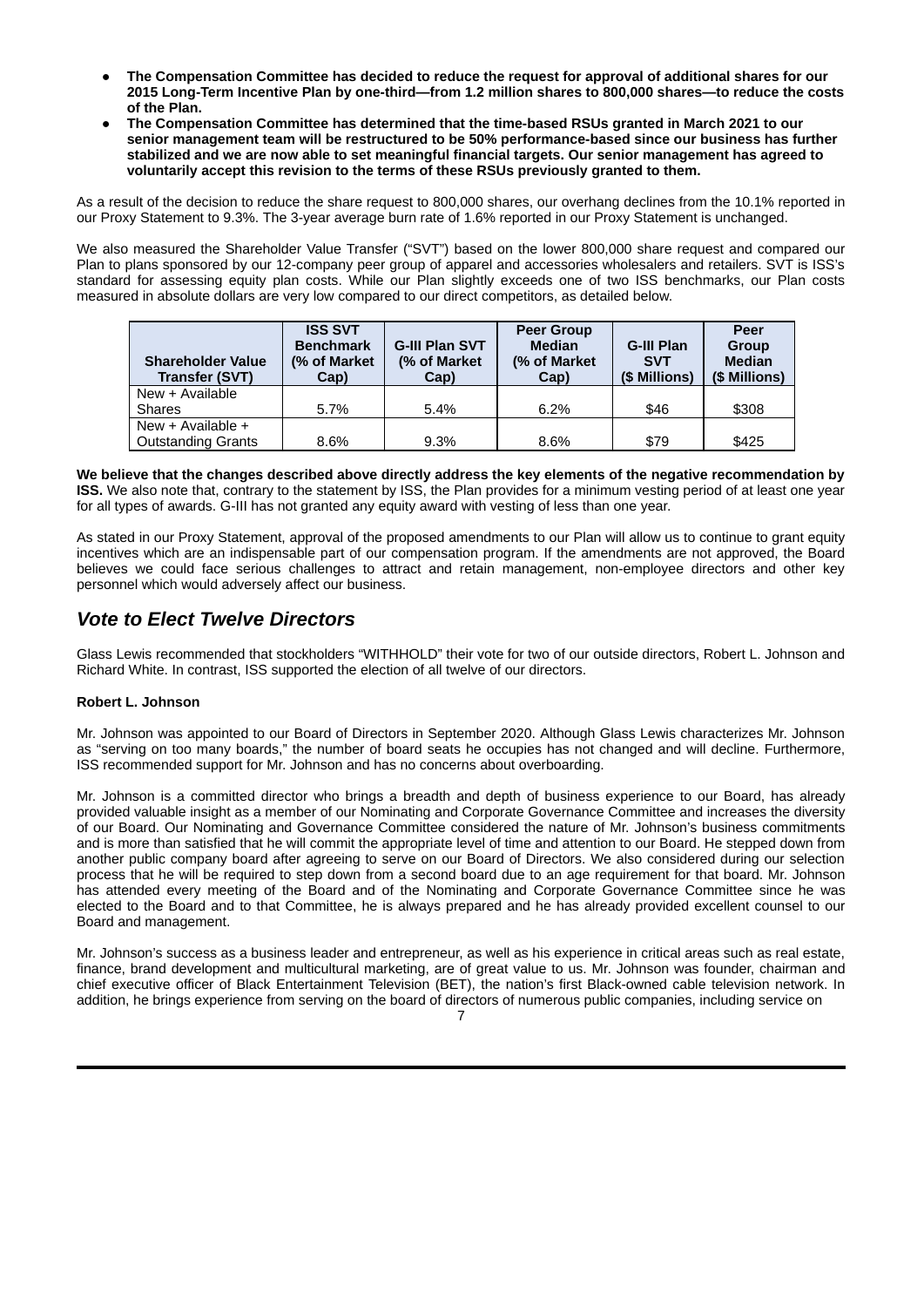audit, governance and compensation committees, and has a proven commitment to serving minority and underserved consumers. He has already provided valuable insight as a member of our Nominating and Corporate Governance Committee. Finally, Mr. Johnson brings additional diversity to our Board.

#### **Richard White**

Mr. White is our Lead Independent Director, as well as Chairman of our Compensation Committee. He is an Audit Committee financial expert who serves as a member of the Audit and Nominating and Corporate Governance Committees. Mr. White has led our shareholder outreach efforts and worked to align our compensation program with shareholder interests and respond to shareholder concerns, while honoring the contractual commitments we have to our CEO and our Vice Chairman and obtaining positive modifications to the original terms of the short-term incentive arrangement. In short, Mr. White is our most active independent director and is a trusted advisor to the full Board of Directors and our senior management team.

Glass Lewis is suggesting that shareholders withhold votes for Mr. White because of ongoing concerns about our executive compensation program, in particular the short-term incentive arrangements in effect between the Company and our CEO and our Vice Chairman. We reject this judgment because these arrangements are contractual commitments that must be honored. In our Board's judgment, not renewing the employment contracts with Mr. Goldfarb and Mr. Aaron, particularly at a time when the COVID-19 pandemic presented significant challenges to our business, would have jeopardized the stability of our Company. Furthermore, ISS recommended "FOR" Mr. White's election and expressed "Low" concern about the responsiveness of the Compensation Committee under Mr. White's guidance.

Mr. White has been a high-level participant in the investment banking, private equity, and finance area for his entire business career. He is also a Certified Public Accountant. His understanding of strategic planning, acquisitions, and the capital markets, as well as the apparel industry, enable him to make significant contributions to our Board. We believe that recommending against the re-election of the Compensation Committee Chair, who is also our Lead Independent Director, as a result of contractual commitments with our CEO and Vice Chairman is both unfair and unrealistic and could be detrimental to our Company.

#### **Conclusion**

We have been responsive to the interests of our shareholders and believe that our continued focus on achieving profitable and sustainable financial results has been reflected in the market's response to our accomplishments in extremely challenging times. We are very proud of our performance in the past year and in the first quarter of the current fiscal year.

G-III has demonstrated the ability to not only navigate the volatility and pressures of the rapidly-changing retail industry, but respond to whatever challenges come our way. We have brands that resonate with consumers, and this challenging market is an opportunity for us to emerge as leaders. We have the right leadership team in place, and have structured a compensation program that has created alignment between our executives and our shareholders and appropriately rewards them for achieving our ambitious strategic objectives.

We appreciate the support our shareholders have given our Board and Management in prior annual meetings and ask you to vote to continue that support.

Based on the above, we strongly disagree with the reasoning behind the "against" recommendations of the two **proxy advisors. The Board continues to strongly recommend that shareholders vote FOR Proposal No. 1, the** election of all twelve nominees listed in the Proxy Statement, FOR Proposal No. 2, the advisory vote on the compensation of our named executive officers, and FOR Proposal No. 3, the approval of amendments to our 2015 **Long-Term Incentive Plan.**

Thank you for your careful consideration of the matters discussed in this letter.

Sincerely,

The Board of Directors of G-III Apparel Group, Ltd.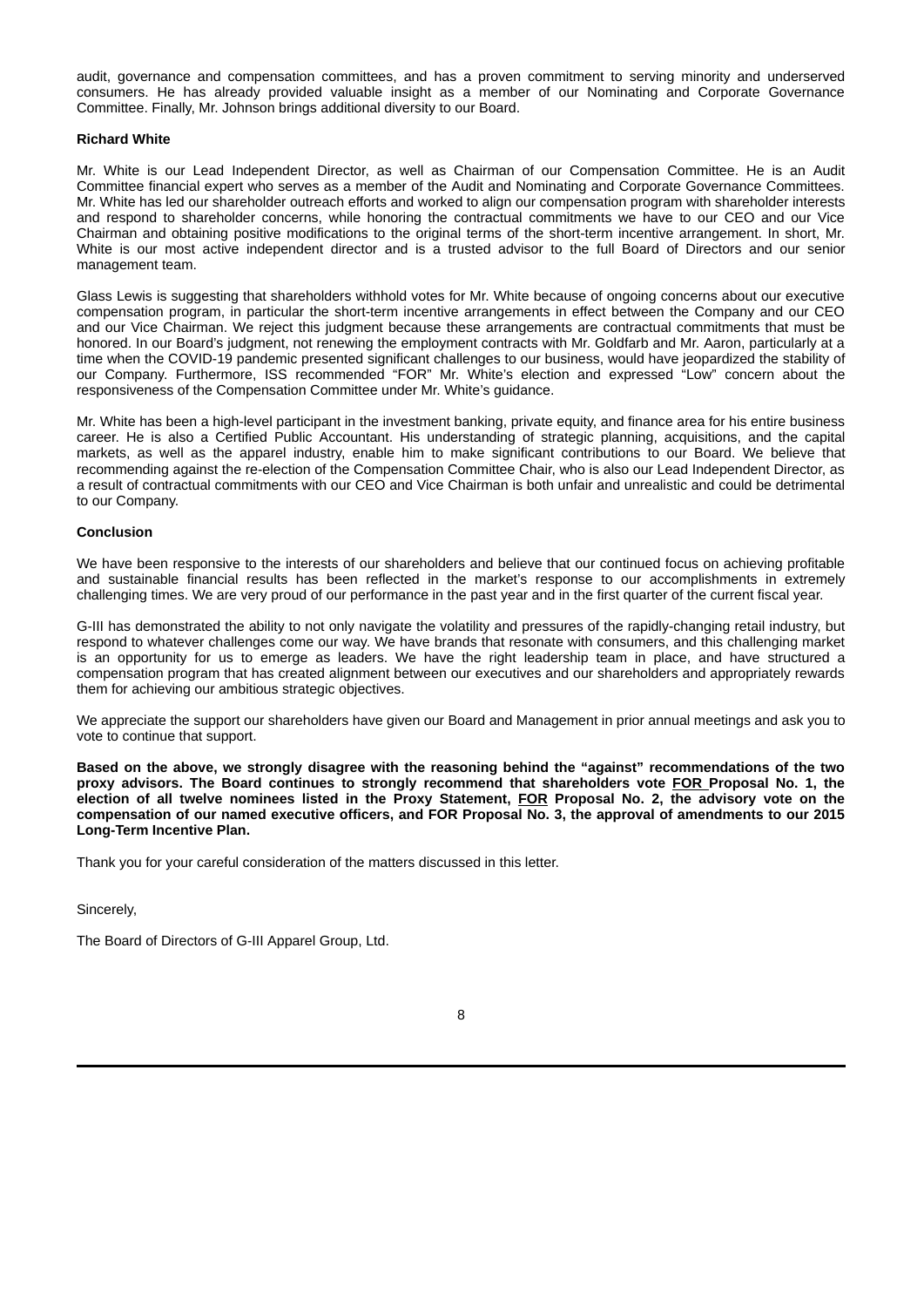#### **Additional Information**

If you have already returned your proxy card or voted over the internet or by telephone, you do not need to vote again unless you wish to change your vote. Your vote will be tabulated as you instructed. If you have not yet voted, please do so as soon as possible by following the instructions set forth in the Proxy Statement. If you have already returned your proxy card or already voted over the internet or by telephone and wish to change your vote in view of the supplemental information contained herein, you may do so by following the instructions below. You may vote on all the proposals by submitting a proxy card or submitting a proxy via the internet or by telephone by following the procedures previously sent to you. Votes already cast by stockholders will remain valid and will be voted at the 2021 Annual Meeting unless changed or revoked.

#### **How do I vote on Proposals Nos. 1, 2 and 3 if I have not yet voted?**

For Proposal No. 1, you may vote "FOR" or "WITHHOLD." For Proposals Nos. 2 and 3, you may vote "FOR", "AGAINST" or "ABSTAIN."

#### The procedures for voting are fairly simple:

*Stockholder of Record: Shares Registered in Your Name*. If you are a stockholder of record, you may vote at the virtual 2021 Annual Meeting, or vote by proxy using a proxy card that has been mailed to you. Whether or not you plan to attend the virtual 2021 Annual Meeting, we urge you to vote by proxy to ensure your vote is counted. You may still attend the virtual 2021 Annual Meeting and vote at the meeting if you have already voted by proxy.

- To vote in person, log in to the virtual meeting and cast your vote by completing the ballot on the meeting website and emailing it as directed.
- To vote by mail, you may do so by filling out the proxy card that you received by mail and sending it back in the envelope provided (if you have not received the proxy materials, you may request that they be mailed to you). If you return your signed proxy card to us before the 2021 Annual Meeting, we will vote your shares as you direct.

*Beneficial Owner: Shares Registered in the Name of a Broker or Bank*. If you are a beneficial owner of shares registered in the name of your broker, bank or other nominee, you should have received a Notice containing voting instructions from that organization. Simply follow the voting instructions in the Notice to ensure that your vote is counted. To vote at the virtual 2021 Annual Meeting, log in to the virtual meeting and cast your vote by completing the ballot on the meeting website and emailing it as directed, along with your broker's legal proxy form.

#### **What are the procedures for attending the virtual 2021 Annual Meeting?**

To register to attend the 2021 Annual Meeting, please visit https://register.proxypush.com/giii on your smartphone, tablet or computer. You will need the latest version of Chrome, Safari, Internet Explorer, Edge or Firefox. Please ensure your browser is compatible. If you were a stockholder as of April 19, 2021, the record date, you will be required to enter your control number located on your proxy card, voting instruction form or notice. After registering, you will receive a confirmation email. Approximately one hour prior to the start of the 2021 Annual Meeting, an email will be sent to the email address you provided during registration with a unique link to the 2021 Annual Meeting website.

#### How do I change my vote on Proposal No. 1, 2 or 3 if I have already submitted my proxy?

You can revoke your proxy before the final vote at the 2021 Annual Meeting.

If you are the record holder of your shares, you may revoke your proxy in any one of three ways:

- You may submit another properly completed proxy bearing a later date, which must be received before the final vote;
- You may send a written notice of revocation to our principal executive offices at 512 Seventh Avenue, New York, New York 10018, Attention Wayne S. Miller, Secretary, which must be received before the final vote; or
- You may attend the virtual 2021 Annual Meeting and re-cast your vote by completing the ballot on the meeting website and emailing it as directed. Simply attending the virtual 2021 Annual Meeting will not, by itself, revoke your proxy.

Your most current proxy card timely provided to us, or ballot submitted during the 2021 Annual Meeting, is the one that is counted.

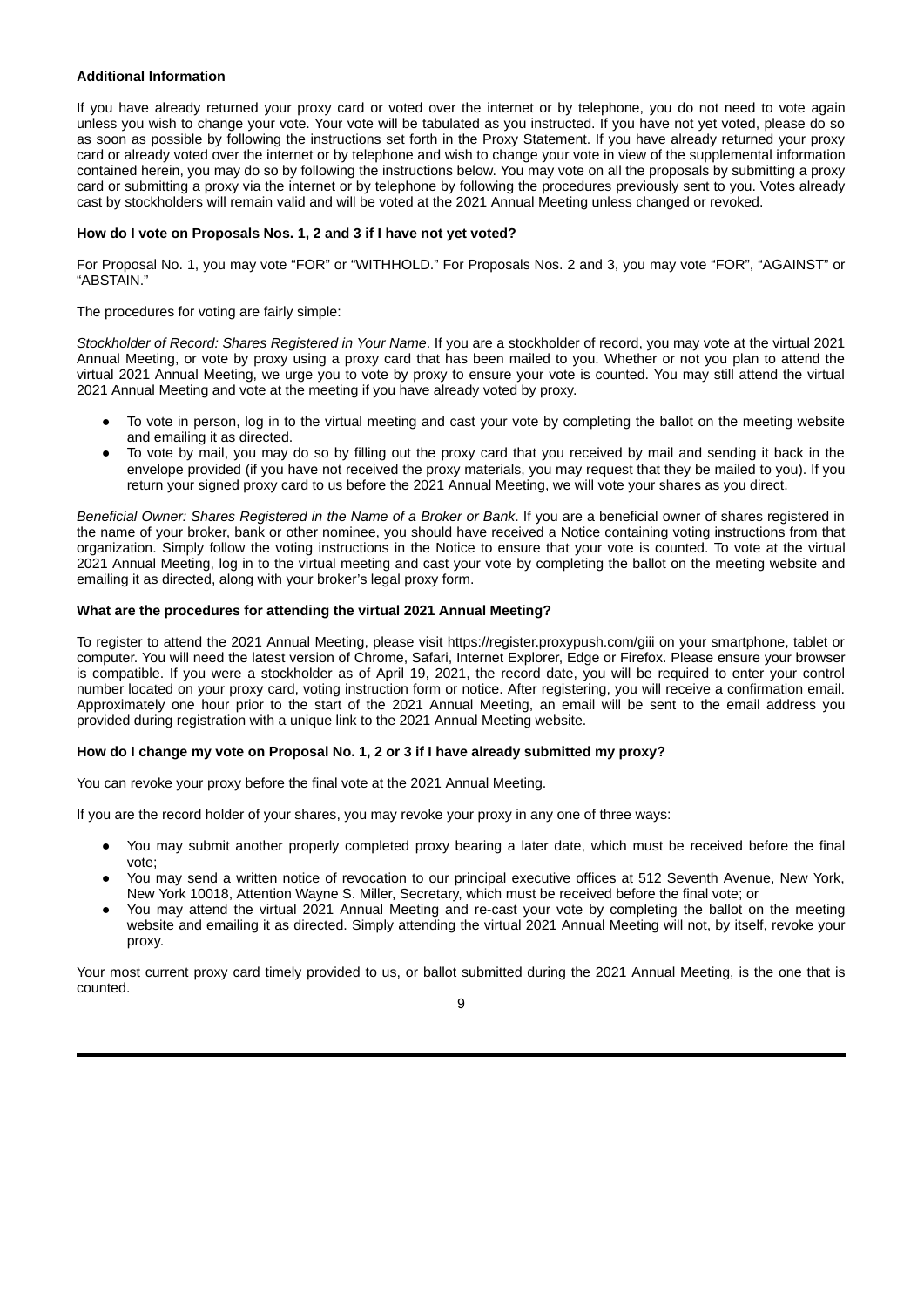If your shares are held by your broker or bank as a nominee or agent, you should follow the instructions provided by your broker or bank. You may also attend the virtual 2021 Annual Meeting and re-cast your vote by completing the ballot on the meeting website and emailing it as directed, along with your broker's legal proxy form.

Only stockholders of record at the close of business on the record date, April 19, 2021, are entitled to vote the shares for which they are stockholders of record on that date at the 2021 Annual Meeting, or any postponement or adjournment of the 2021 Annual Meeting.

An amended proxy card, reflecting that Proposal 3 was changed to request shareholder approval to increase the number of shares that may be issued under our 2015 Long-Term Incentive Plan by 800,000 shares, rather than 1,200,000 shares as originally proposed in our Proxy Statement, is being filed along with this proxy supplement.

**Our Proxy Statement and these additional proxy materials, as filed with the Securities and Exchange Commission, and our 2020 Annual Report to Stockholders, are available in the "Investors" section of our website at http://www.giii.com.**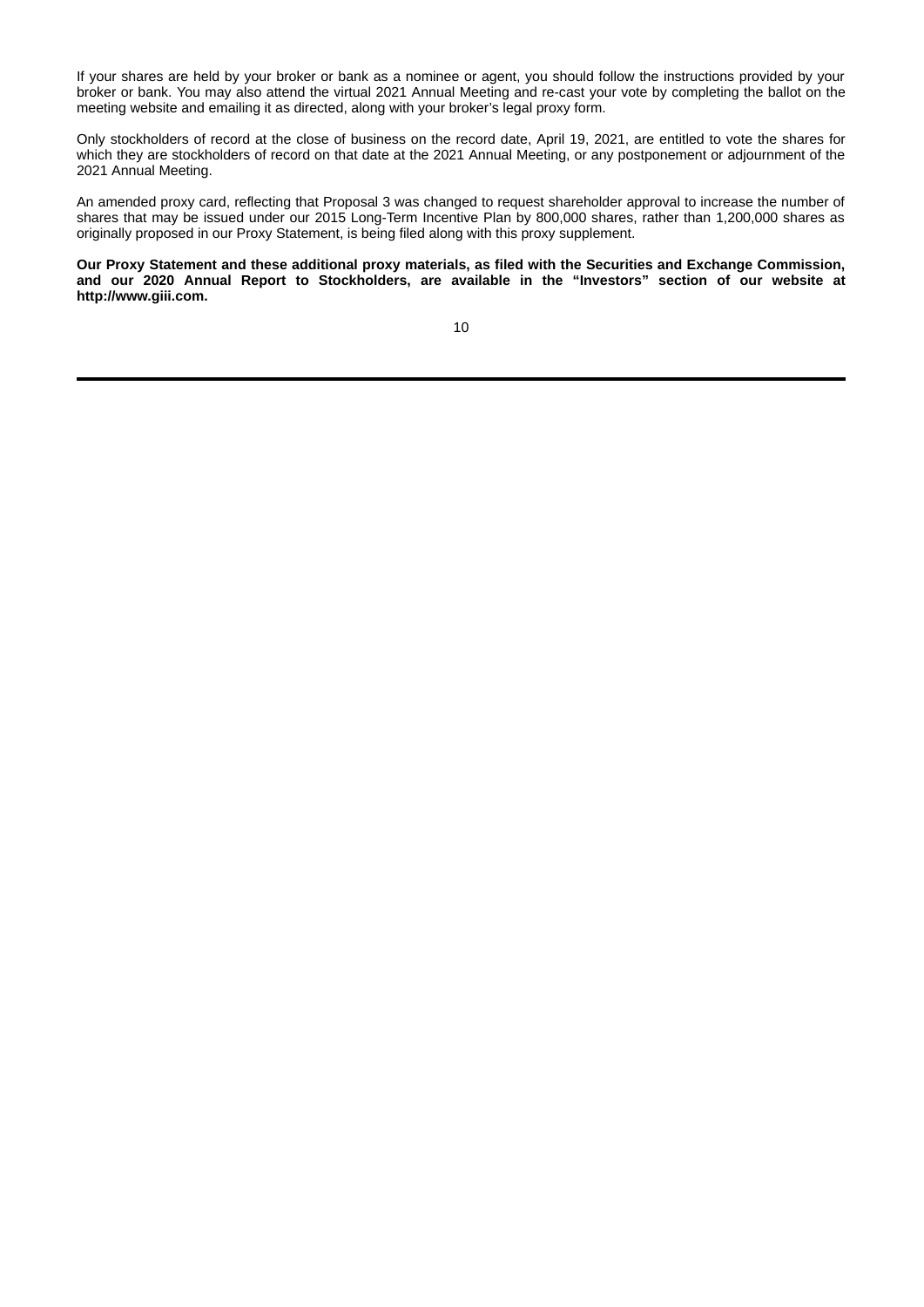| G-III APPAREL<br>GROUP, LTD.<br>Address Change? Mark box, sign, and indicate changes below:                                                                                                                                                                                                                                |                                                                                                                                                     |  |                                                                           | <b>Shareowner Services</b><br>P.O. Box 64945<br>St. Paul, MN 55164-0945 |                                                        |                |                                                                 |                       |                                    |
|----------------------------------------------------------------------------------------------------------------------------------------------------------------------------------------------------------------------------------------------------------------------------------------------------------------------------|-----------------------------------------------------------------------------------------------------------------------------------------------------|--|---------------------------------------------------------------------------|-------------------------------------------------------------------------|--------------------------------------------------------|----------------|-----------------------------------------------------------------|-----------------------|------------------------------------|
| The Board of Directors Recommends a Vote FOR all listed nominees for directors in<br>Proposal 1, and FOR Proposals 2, 3 and 4.                                                                                                                                                                                             |                                                                                                                                                     |  |                                                                           |                                                                         |                                                        |                |                                                                 |                       |                                    |
|                                                                                                                                                                                                                                                                                                                            | 1. Election of directors:                                                                                                                           |  | 01 Morris Goldfarb                                                        |                                                                         | 05 Jeffrey Goldfarb                                    | 09             | Laura Pomerantz                                                 | Vote FOR all nominees | Vote WITHHELD<br>from all nominees |
|                                                                                                                                                                                                                                                                                                                            |                                                                                                                                                     |  | 02 Sammy Aaron<br>03 Thomas J. Brosig<br>04 Alan Feller                   | 06<br>07<br>08                                                          | Victor Herrero<br>Robert L. Johnson<br>Jeanette Nostra | 10<br>11<br>12 | Willem Van Bokhorst<br>Cheryl L. Vitali<br><b>Richard White</b> | (except as marked)    |                                    |
|                                                                                                                                                                                                                                                                                                                            |                                                                                                                                                     |  |                                                                           |                                                                         |                                                        |                | Please fold here - Do not separate                              |                       |                                    |
|                                                                                                                                                                                                                                                                                                                            | (Instructions: To withhold authority to vote for any indicated nominee, write the<br>number(s) of the nominee(s) in the box provided to the right.) |  |                                                                           |                                                                         |                                                        |                |                                                                 |                       |                                    |
|                                                                                                                                                                                                                                                                                                                            |                                                                                                                                                     |  | 2. Advisory vote to approve the compensation of named executive officers: |                                                                         |                                                        |                | For                                                             | Against               | Abstain                            |
| 3. Proposal to approve amendments of our 2015 Long-Term Incentive Plan to<br>For<br>Abstain<br>Against<br>increase the number of shares that may be issued under the Plan by 800,000<br>shares and increase the number of shares that may be issued to any Plan<br>participant in any fiscal year from 400,000 to 800,000: |                                                                                                                                                     |  |                                                                           |                                                                         |                                                        |                |                                                                 |                       |                                    |
|                                                                                                                                                                                                                                                                                                                            |                                                                                                                                                     |  | 4. Proposal to ratify the appointment of Ernst & Young LLP:               |                                                                         |                                                        |                | For                                                             | Against               | Abstain                            |

5. In their discretion upon such other business as may properly come before the meeting and any and all adjournments and postponements thereof.<br>Shares represented by this Proxy will be voted in accordance with the instruct

| ۰.<br>.,<br>×<br>×<br>×<br>۰, |
|-------------------------------|
|-------------------------------|

| ັ |  |  |  |  |  |  |  |
|---|--|--|--|--|--|--|--|
|   |  |  |  |  |  |  |  |
|   |  |  |  |  |  |  |  |
|   |  |  |  |  |  |  |  |
|   |  |  |  |  |  |  |  |
|   |  |  |  |  |  |  |  |
|   |  |  |  |  |  |  |  |
|   |  |  |  |  |  |  |  |
|   |  |  |  |  |  |  |  |
|   |  |  |  |  |  |  |  |

#### Signature(s) in Box

Please sign exactly as your name(s) appear hereon. If shares are held by two or<br>more persons each should sign. Trustees, executors and other fiduciaries should<br>indicate their capacity. Shares held by corporations, partners